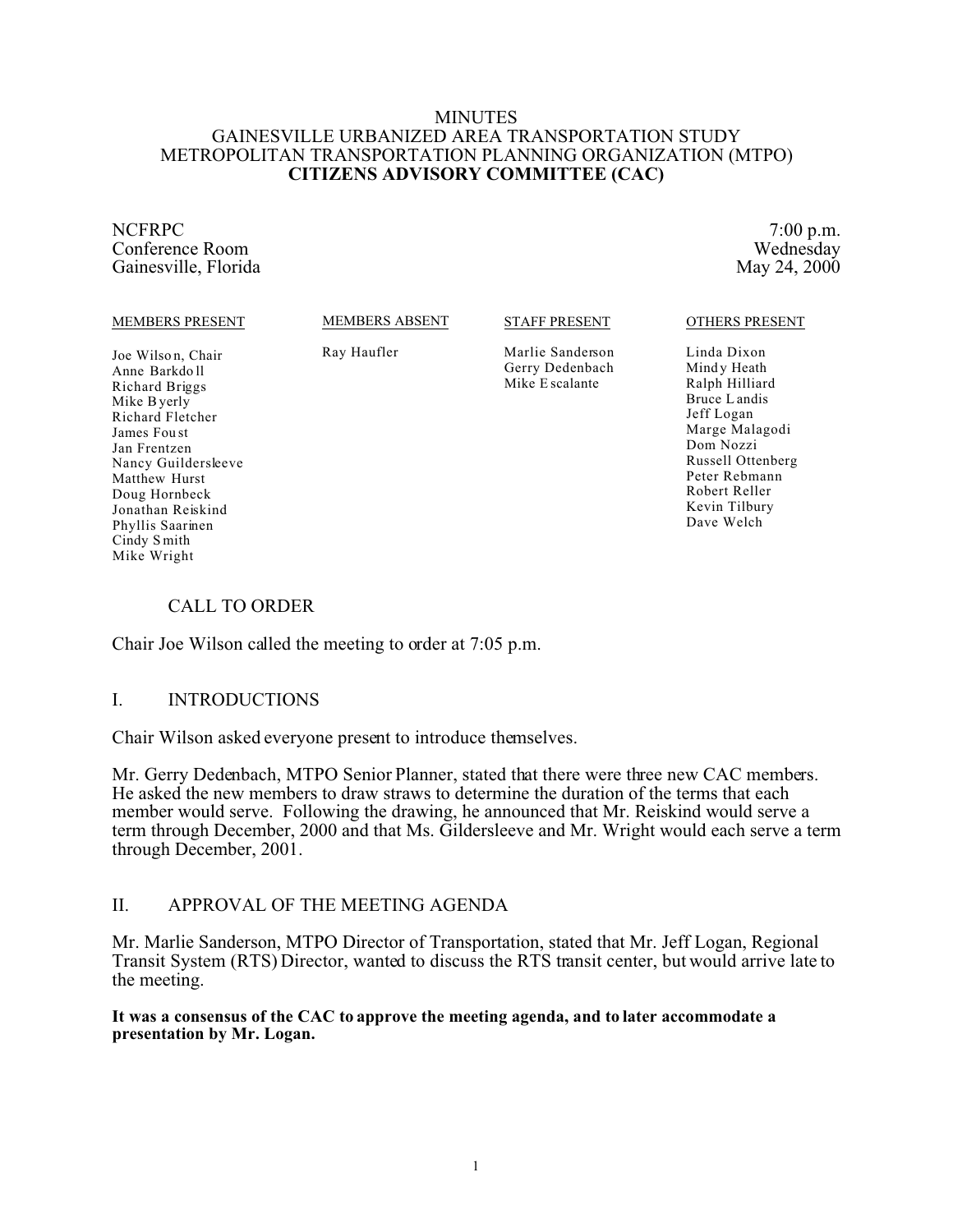# III. APPROVAL OF THE MAY 10, 2000 MINUTES

#### **ACTION: Jan Frentzen moved to approve the May 10, 2000 minutes. Doug Hornbeck seconded; motion passed unanimously.**

# IV. CHAIRMAN'S REPORT

Mr. Dedenbach stated that the next MTPO meeting is scheduled for June 8, 2000 and the next CAC meeting is scheduled for June 28, 2000. He announced that the MTPO was conducting a State Roads (SR) 26/26A "Walk Around" on May 25 at 5:00 p.m.

# V. AGENDA ITEMS TO BE DISCUSSED- LISTED IN ORDER OF IMPORTANCE

## A. YEAR 2020 TRANSPORTATION PLAN UPDATE- BICYCLE AND PEDESTRIAN LEVEL OF SERVICE (LOS) EVALUATIONS

Mr. Dedenbach stated that, at its January 20 meeting, the MTPO approved a motion to partially fund the Alachua County Bicycle Master Plan along with the Florida Department of Transportation (FDOT), the City of Gainesville and Alachua County. He discussed the plan's scope of services and the Gainesville MTPO - 2020 Transportation Plan Update Bicycle and Pedestrian LOS Evaluations prepared by Sprinkle Consulting, Incorporated (SCI).

Mr. Bruce Landis, SCI Vice President, discussed the bicycle and pedestrian LOS evaluations and methodology and answered questions.

### **ACTION: Jan Frentzen moved to approve the results of the Gainesville MTPO - 2020 Transportation Plan Update Bicycle and Pedestrian LOS Evaluations. Anne Barkdoll seconded; motion passed unanimously.**

# B. FINAL MAIN STREET / UNIVERSITY AVENUE TRAFFIC ANALYSIS

# 1. DESIGN DETAILS / CROSS SECTION

Mr. Dedenbach stated that, at its March 20 meeting, the MTPO deferred action on the proposed Main Street Long Range Transportation Plan (LRTP) amendment until additional technical information is available from the Main Street traffic analysis. He said that Ms. Linda Dixon, City of Gainesville Transportation Planning Analyst, is present to discuss the concepts, benefits and cross-sections of this proposed project.

Ms. Dixon discussed the roadway cross-section alternatives and answered questions.

# 2. MAIN STREET CORRIDOR

Mr. Dedenbach stated that, at its January 20 meeting, the MTPO received a presentation concerning the Main Street traffic analysis. He said that the MTPO approved a motion to test a sixth alternative, West University Avenue from W 34<sup>th</sup> Street to North-South Drive and Main Street from Depot Avenue to N  $16<sup>th</sup>$  Avenue, as two-lane facilities and identify strategies to enhance efficient transportation flow on alternative corridors on regional roadways in response to the results from the travel-lane reduction on these corridors. He discussed the Main Street traffic analysis and answered questions.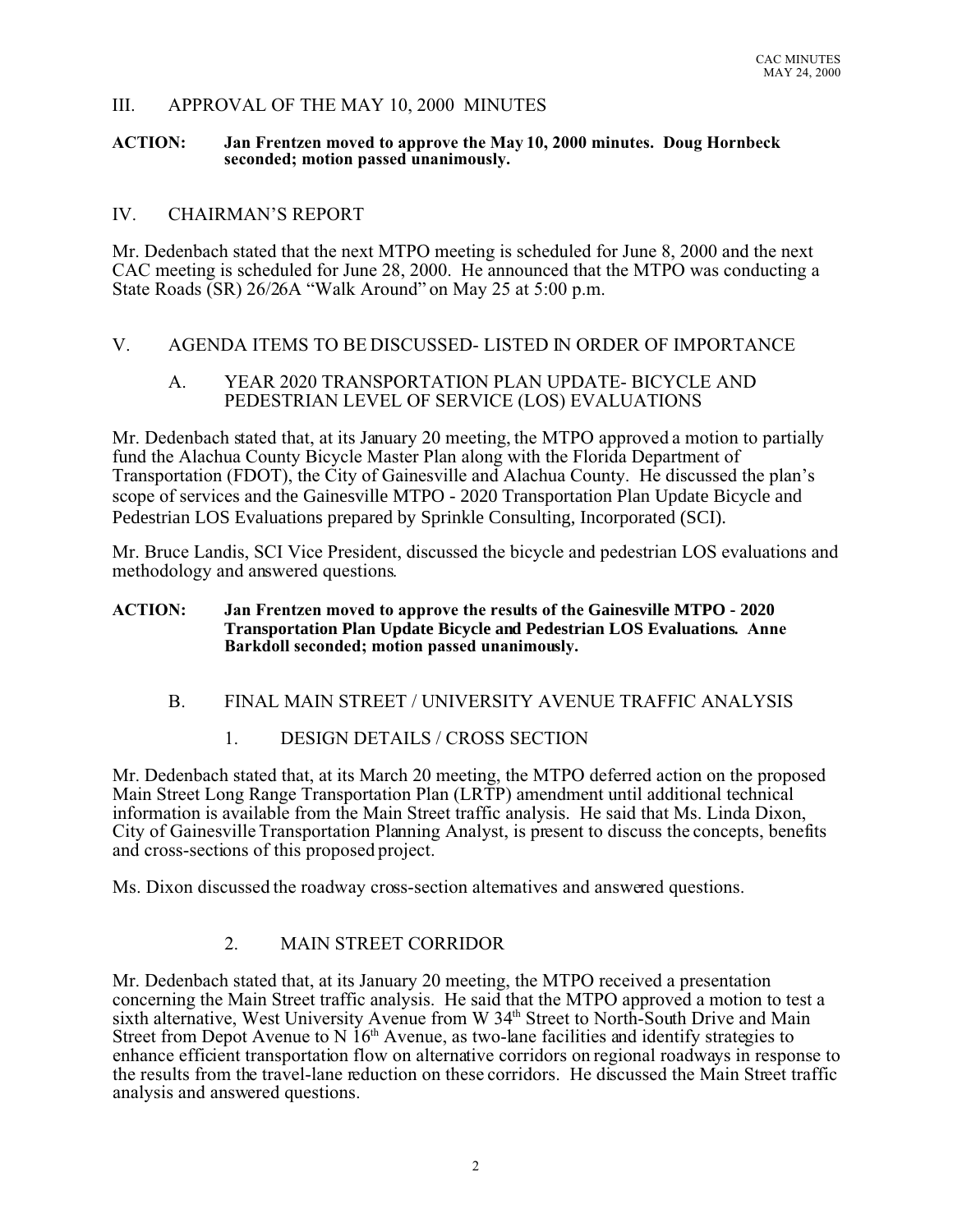### **ACTION: Anne Barkdoll moved to recommend that the MTPO:**

- **1. implement the UM Alternative (University Avenue from W. 34th Street to Waldo Road and Main Street from Depot Avenue to N. 16th Avenue) with the understanding that it should be a part of the Year 2020 LRTP as a priority project; and**
- **2. conduct the Comprehensive Operational Analysis (COA).**

**Cindy Smith seconded; motion passed 12 to 2.**

- **ACTION: Jan Frentzen moved to recommend that the MTPO recommend that FDOT include parallel parking, bus bays and instreet bikelanes in the Main Street corridor design. Richard Briggs seconded; motion passed unanimously.**
	- 3. UNIVERSITY AVENUE CORRIDOR

Mr. Dedenbach stated that, at its May 11 meeting, the MTPO discussed the SR 26/26A corridor. He reported that the MTPO requested that staff schedule another SR 26/26A "Walk Around" and deferred action regarding SR 26/26A to its July 2000 meeting. He announced that the SR 26/26A "Walk Around" has been scheduled for Thursday, May 25 at 5:00 p.m. and will start in the Royal Park Stadium 16 Theatre parking lot. He added that the CAC needs to develop final MTPO recommendations concerning University Avenue.

#### **It was a consensus of the CAC to discuss Miami curbing for the roadway system at its next meeting.**

#### $B<sub>2</sub>$ . . REGIONAL TRANSIT CENTER

Mr. Sanderson stated that the City of Gainesville referred the Regional Transfer Center to the MTPO Advisory Committees.

Mr. Logan discussed the proposed Regional Transit Center.

**ACTION: Jan Frentzen moved to recommend that the MTPO forward the following comments to the City of Gainesville to:**

- **1. use the Federal Transit Administration grant money to purchase new buses, rather than construct the initially proposed transit center;**
- **2. have the suitability of the transit center studied as part of an RTS COA; and**
- **3. keep the property that was purchased for the transit center and continue to designate it for use as a transit center.**

**Richard Briggs seconded. During discussion on the motion, Cindy Smith called the question; question call passed 13 to 1. Motion passed unanimously.**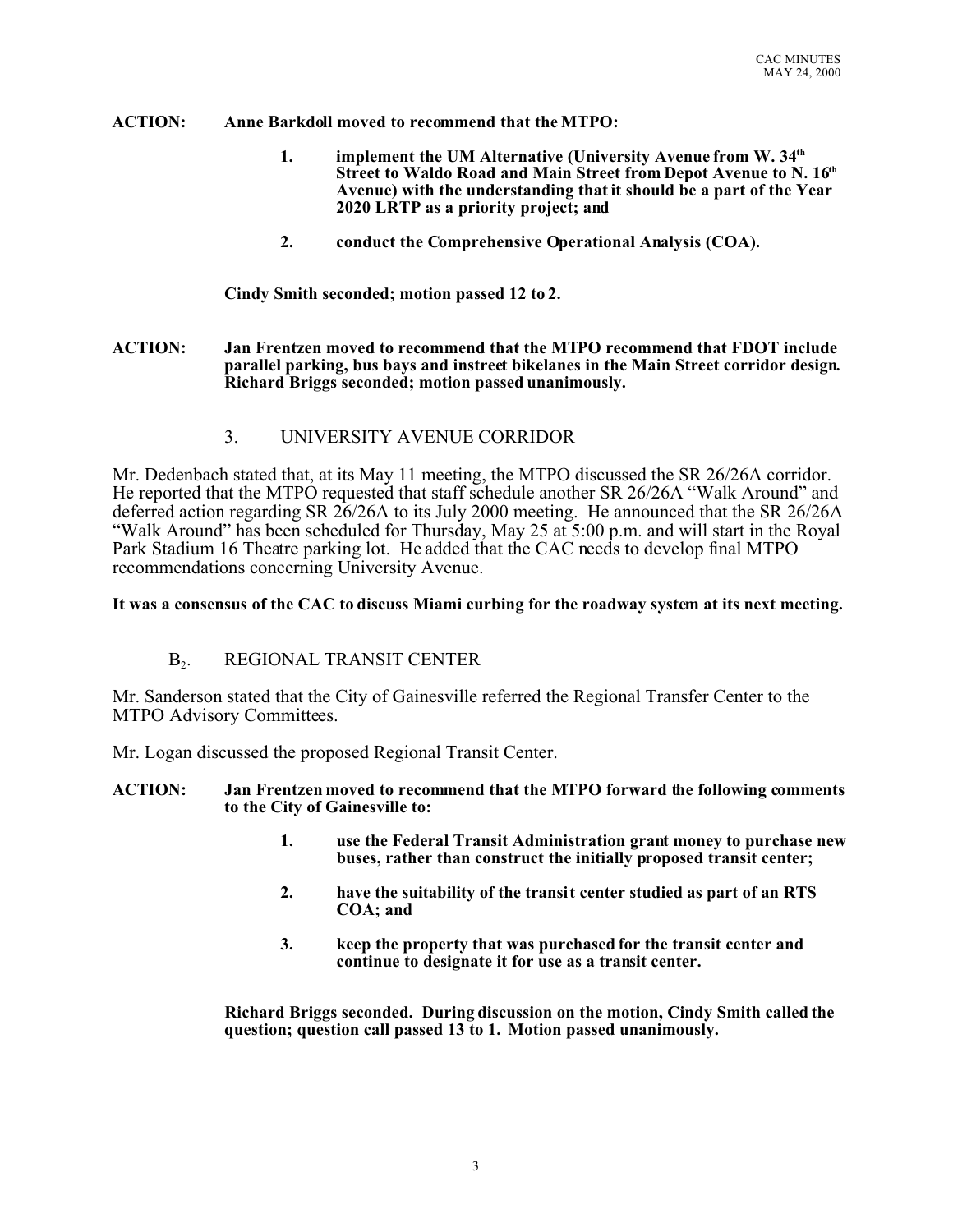## C. FISCAL YEARS 2000-2004 TRANSPORTATION IMPROVEMENT PROGRAM (TIP)

Mr. Dedenbach stated that, each year, the MTPO is required to approve the TIP. He said that, in order for Federal transportation funds to be spent in the Gainesville Metropolitan Area (GMA), they must be approved by the MTPO and included in this report.

#### **ACTION: Jan Frentzen moved to recommend that the MTPO approve the TIP, incorporating the administrative changes. Cindy Smith seconded; motion passed unanimously.**

# D. MTPO MINIMUM ACCEPTABLE HIGHWAY LOS STANDARDS

Mr. Dedenbach stated that, at its April 4 meeting, the TAC Subcommittee approved an update of the Highway LOS Report. He discussed the revisions to the MTPO Highway LOS standards for roadways within the GMA He said that this draft highway LOS standard update is consistent with the current highway standards in the City of Gainesville and Alachua County Comprehensive Plans' Transportation Elements.

#### **ACTION: Cindy Smith moved to recommend that the MTPO adopt the revised highway LOS standards. Phyllis Saarinen seconded; motion passed unanimously.**

# E. BUTLER PLAZA EXPANSION

Mr. Dedenbach stated that, at its January 20 meeting, the MTPO received a presentation from Mr. Clark Butler, Butler Enterprises President, concerning Butler Plaza's proposed expansion. He said that, during the discussion of this item, the MTPO Chair referred the proposed expansion to the MTPO Advisory Committees for their review and comment.

### **ACTION: Jan Frentzen moved to:**

- **1. advise the MTPO that sufficient information is not available;**
- **2. recommend that the MTPO encourage Butler Enterprises to fund a sub-area modeling study for the SW 20th Avenue Charrette network and the internal connection through the proposed Butler Plaza expansion; and**
- **3. inform the MTPO that this recommendation is not intended to offer support for this project.**

**Richard Fletcher seconded. During discussion on the motion, Phyllis Saarinen called the question; question call passed 10 to 4. Motion failed 10 to 4.**

- **ACTION: Cindy Smith moved to inform the MTPO that the CAC:**
	- **1. did not take action on this item because there was not adequate information; and**
	- **2. would make a recommendation when information from the Development of Regional Impact (DRI) is available.**

**Anne Barkdoll seconded; motion failed 7 to 7.**